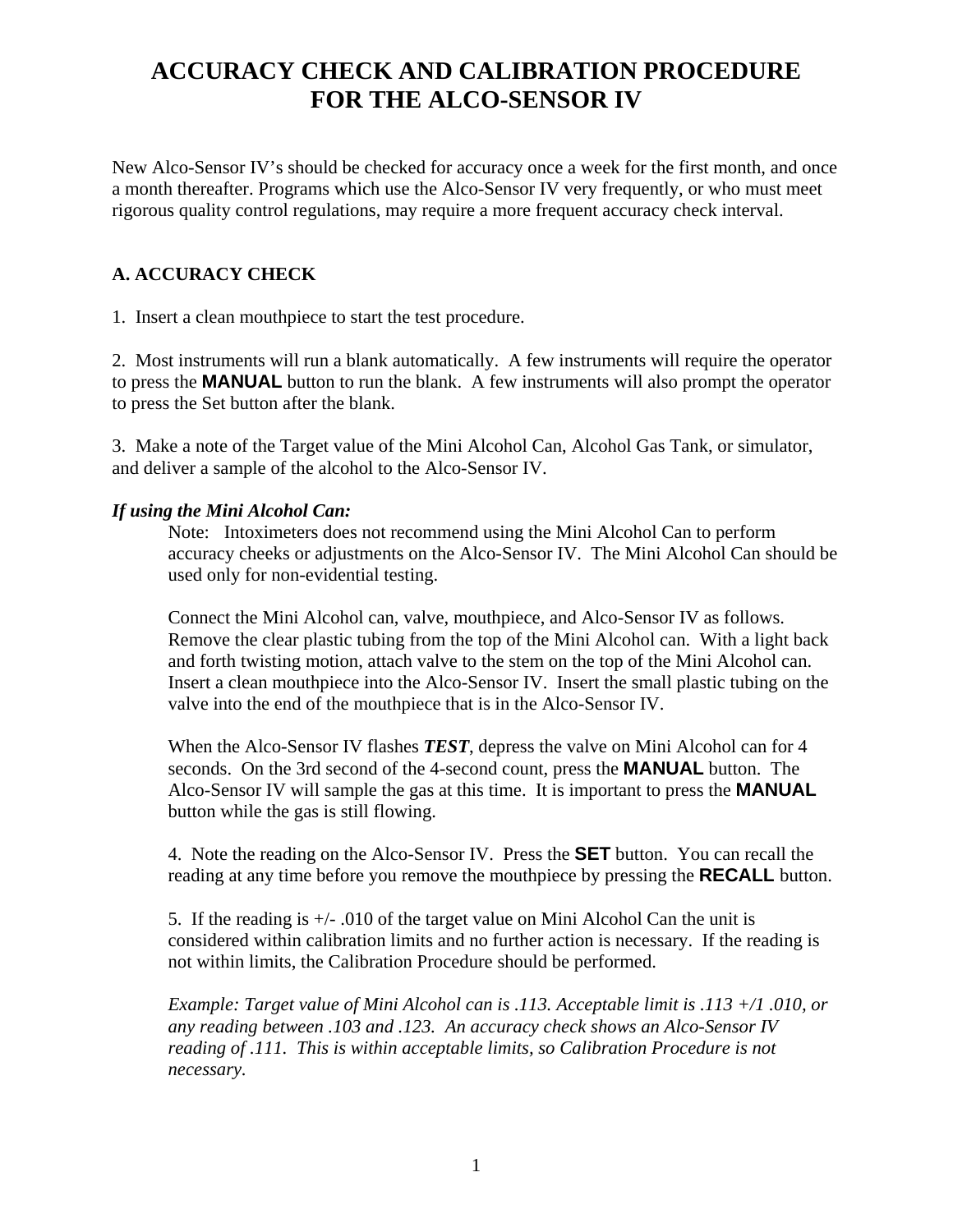## *If using Alcohol Gas Tank:*

First, purge the regulator by depressing the valve on Alcohol Gas Tank for at least 10 seconds to allow stale gas to be expelled from regulator. Insert a clean mouthpiece into the Alco-Sensor IV. Make a firm connection between the plastic tubing from the regulator and the end of the mouthpiece. When the instrument displays *TEST*, allow seven seconds of gas to flow through the mouthpiece. On the sixth second, while the gas is flowing, press the **MANUAL** button. Continue to hold the gas button down for the full seven seconds.

4. Note the reading on the Alco-Sensor IV. Press the **SET** button. You can recall the reading with the **RECALL** button at any time before ejecting the mouthpiece.

5. If the reading is +/- .005 of the target value of Alcohol Gas Tank, the unit is considered within calibration limits and no further action is necessary. If not within limits, the Calibration Procedure should be performed.

*Example: Target value of Alcohol Gas Tank is .037. Acceptable limit is .037 +/- .005, or any reading between .032 and .042. An accuracy check shows an Alco-Sensor IV reading of .031. This is not within acceptable limits, so Calibration Procedure is necessary.* 

# *If using Simulator:*

Prepare the simulator according to manufacturers instructions. Be sure the temperature is at 34 degrees Celsius. Make a positive connection between the output of the simulator and the mouthpiece of the instrument. Blow steadily through the Simulator for about 6 seconds. Press **MANUAL** button on the 4th second, while continuing to blow through the Simulator.

4. Note the reading on the Alco-Sensor IV. Press the **SET** button. You can redisplay the reading at any time by pressing the **RECALL** button before removing the mouthpiece.

5. If the reading is  $+/-$  .005 of the target value of the Simulator, the unit is considered within calibration limits and no further action is necessary. If not within limits, the Calibration Procedure should be performed.

*Example: Target value of Simulator is .100. Acceptable limit is .100 +/- .005, or any reading between .095 and .105. An accuracy check shows an Alco-Sensor IV reading of .106. This is not within acceptable limits, so Calibration Procedure is necessary.*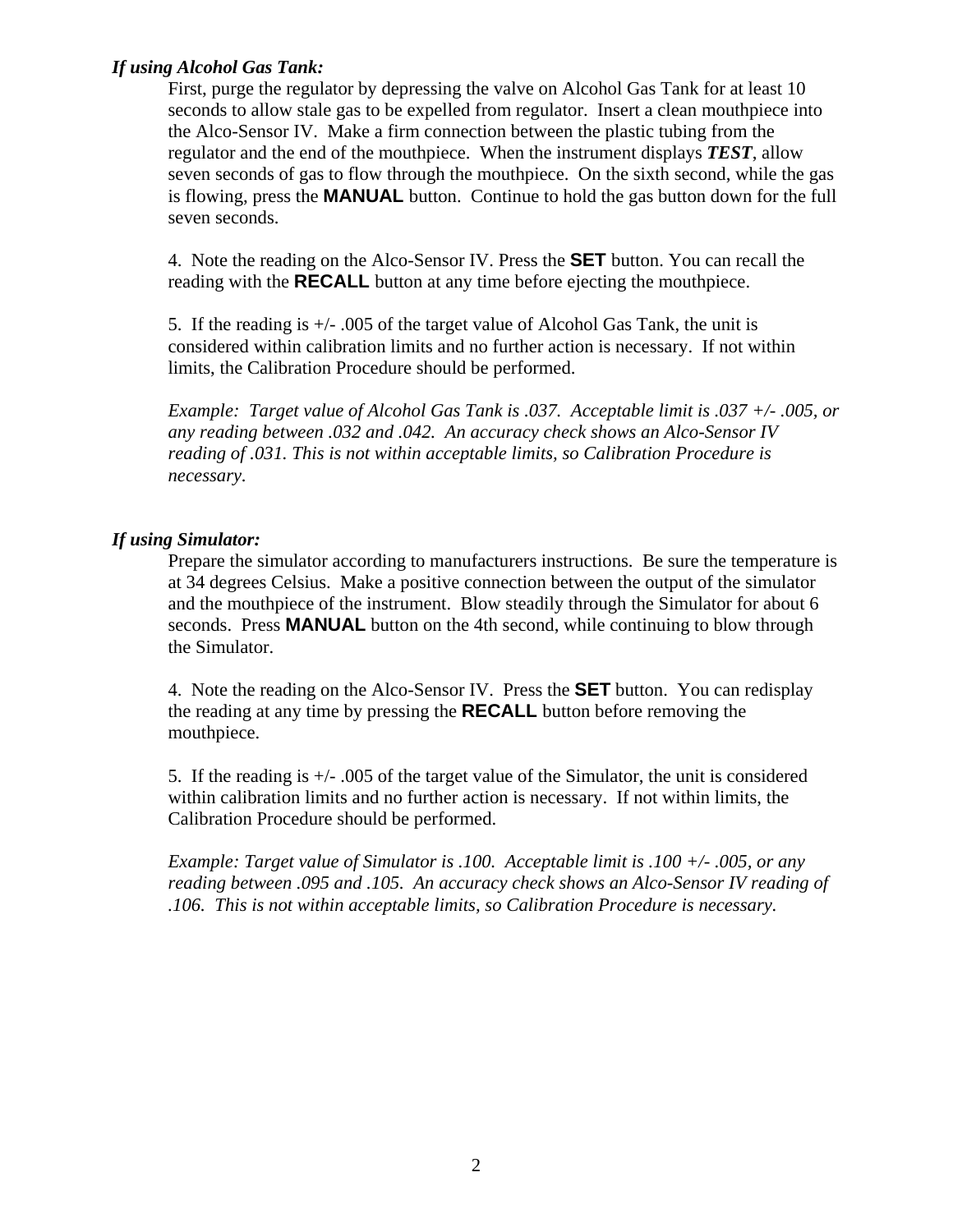## **B. CALIBRATION PROCEDURE**

The purpose of Calibration Procedure is to adjust the sensitivity of the Alco-Sensor IV to bring it into correct calibration. We recommend using the Alcohol Gas Tank or Simulator to perform calibration adjustments. We do not recommend using the Mini Alcohol Can for this procedure.

*Note: If the temperature is not within the range of 23-27 degrees Celsius, the Alco-Sensor IV will not allow the calibration procedure to be performed. If the temperature is high, remove the mouthpiece and put the unit in a cool place for a few minutes. If the temperature is too low, remove the mouthpiece and put the unit in a warm place, such as your pocket, for a few minutes.* 

1. Remove the battery cover to expose the calibration switches. While holding down switch #1 (the far left hole) with the calibration tool, insert a mouthpiece into the instrument. When the instrument displays four squares, release switch #1.

2. While the display displays *.000* from the black check, insert the calibration tool into switch #3 (the button on the far right) and hold it down until the blank is completed. See your manual for a picture.

3. After the blank is completed, the *.000* display will change to another number. This number will be the one that was used for the last calibration. When this number appears, release switch #3. If the display show temp> or temp<, remove the mouthpiece, bring the unit to proper temperature, and start the procedure again.

4. On some instruments, after a few seconds the display goes to *SET*; if so, press the **SET** button to cock the sampling pump. The number will return to the display.

5. Adjust the number in the display up (by pressing switch #1) or down (by pressing switch #2) until the number matches the value of the standard that you are using. For example, if the value of your Alcohol Gas tank is .037, you should adjust the number on your Alco-Sensor IV to read *.037*.

*IMPORTANT: If your instrument already displays the value of your alcohol standard this does NOT mean that your instrument is calibrated. You must proceed to the next step.* 

6. Use the calibration tool to press switch #3 again. The display will display *CAL*. The Alco-Sensor is ready now to read the alcohol standard.

7. Follow the instruction for the Calibration Check to deliver the alcohol standard (Mini Alcohol Can, Alcohol Gas Tank, or Simulator) to the instrument. Use the same procedure as when performing an Accuracy Check, using the **MANUAL** button to sample the standard.

8. The instrument will re-display the number entered in Step. 5. When the instrument displays *SET*, press the **SET** button. Remove the mouthpiece at the intermittent beep.

*IMPORTANT: The final display will always be the same number that you set the display to. It does NOT mean that your have successfully calibrated your instrument. You must perform an Accuracy Check to confirm that the instrument is calibrated.*